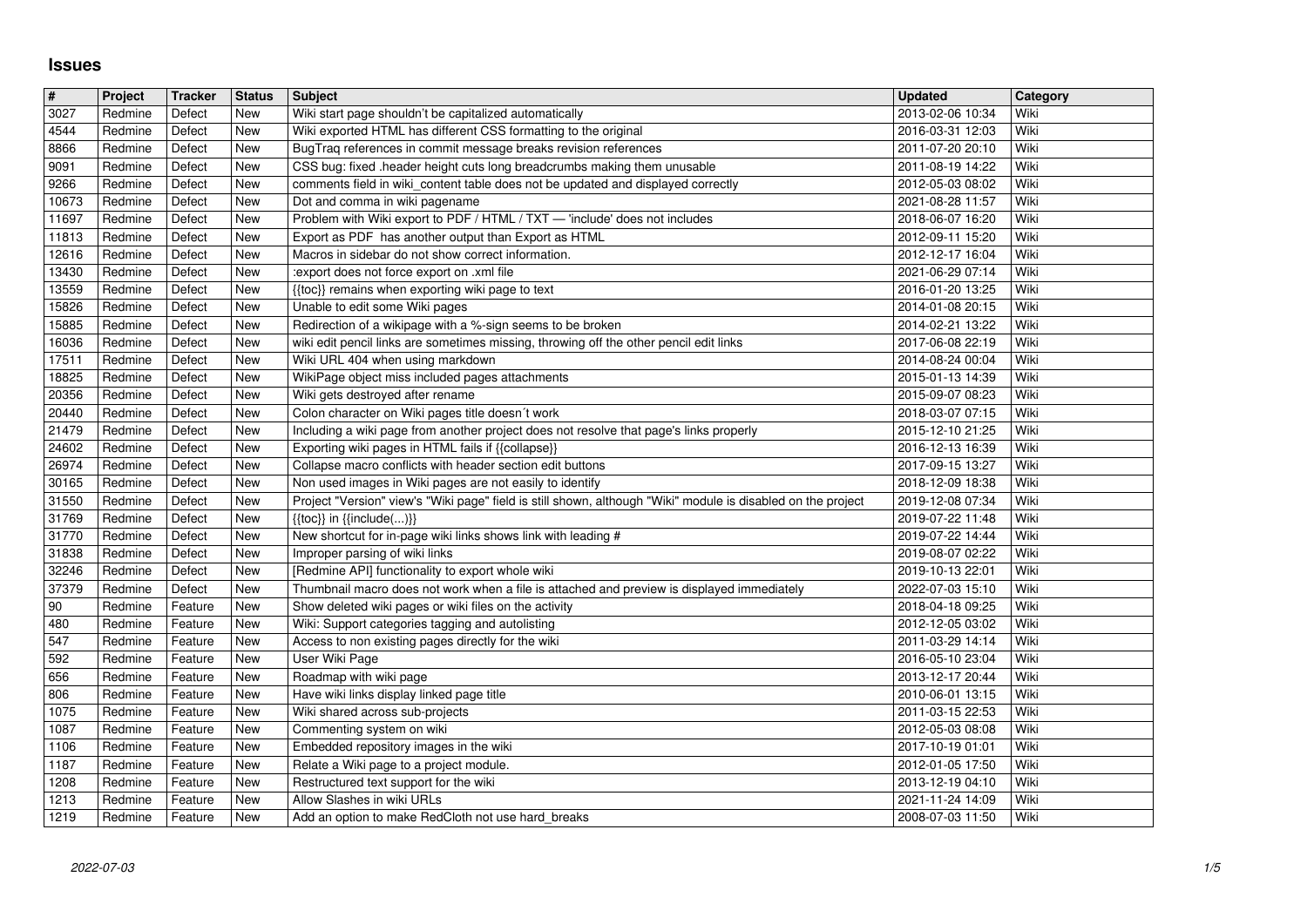| $\overline{\mathbf{H}}$<br>1226 | Project<br>Redmine | <b>Tracker</b><br>Feature | <b>Status</b><br>New     | <b>Subject</b>                                                                                                                 | <b>Updated</b><br>2015-02-12 21:16   | Category<br>Wiki |
|---------------------------------|--------------------|---------------------------|--------------------------|--------------------------------------------------------------------------------------------------------------------------------|--------------------------------------|------------------|
| 1325                            | Redmine            | Feature                   | <b>New</b>               | query results on wiki pages<br>Allow cross page links to reference attachments.                                                | 2008-11-11 10:36                     | Wiki             |
| 1330<br>1439                    | Redmine<br>Redmine | Feature<br>Feature        | <b>New</b><br><b>New</b> | Copy a Wiki Page<br>Interlinking between wiki and issues                                                                       | 2021-08-25 16:06<br>2013-03-18 05:46 | Wiki<br>Wiki     |
| 1440                            | Redmine            | Feature                   | <b>New</b>               | Questions/clarifications                                                                                                       | 2008-06-13 12:30                     | Wiki             |
| 1504<br>1533                    | Redmine<br>Redmine | Feature<br>Feature        | New<br><b>New</b>        | Users should be able to replace a wiki file attachment<br>Link to included page in wiki                                        | 2008-06-19 20:32<br>2008-06-26 13:51 | Wiki<br>Wiki     |
| 1548                            | Redmine            | Feature                   | <b>New</b>               | bookmarks of wiki pages                                                                                                        | 2008-06-30 20:27                     | Wiki             |
| 1722<br>1856                    | Redmine<br>Redmine | Feature<br>Feature        | <b>New</b><br><b>New</b> | Allow linking between release and docs<br>Link syntax is inconsistent                                                          | 2008-07-31 14:38<br>2008-09-21 14:03 | Wiki<br>Wiki     |
| 1994                            | Redmine            | Feature                   | New                      | LaTEX support in Wiki, Forums and Issues                                                                                       | 2018-09-04 20:50                     | Wiki             |
| 2084<br>2219                    | Redmine<br>Redmine | Feature<br>Feature        | New<br><b>New</b>        | Customizable "protocols" to generate external links<br>Export to LaTeX using Redcloth 4                                        | 2008-10-24 14:48<br>2010-09-02 05:21 | Wiki<br>Wiki     |
| 2355                            | Redmine            | Feature                   | <b>New</b>               | add a link to diff page to wiki item in activity page                                                                          | 2014-10-07 01:53                     | Wiki             |
| 2636<br>2674                    | Redmine<br>Redmine | Feature<br>Feature        | <b>New</b><br><b>New</b> | Feature Request: Wiki ACLs (Access control for individual pages)<br>wiki templates                                             | 2020-04-01 14:38<br>2021-08-25 16:01 | Wiki<br>Wiki     |
| 2698                            | Redmine            | Feature                   | <b>New</b>               | Wiki Auto-Save currently editing page                                                                                          | 2015-01-14 09:50                     | Wiki             |
| 2782<br>2876                    | Redmine<br>Redmine | Feature<br>Feature        | <b>New</b><br><b>New</b> | Save + Continue or AJAX save POST<br>A simple plan for wiki concurrent edition                                                 | 2014-06-25 15:03<br>2009-06-30 22:34 | Wiki<br>Wiki     |
| 2947                            | Redmine            | Feature                   | <b>New</b>               | Add a wrapping-setting button to edit-windows                                                                                  | 2009-03-11 00:42                     | Wiki             |
| 2953<br>3074                    | Redmine<br>Redmine | Feature<br>Feature        | <b>New</b><br>New        | application launch URLs not rendered as link<br>Indention in Wiki of headings and corresponding content based on heading-depth | 2009-03-12 19:06<br>2015-01-27 20:24 | Wiki<br>Wiki     |
| 3205                            | Redmine            | Feature                   | New                      | Wiki "Blocks"                                                                                                                  | 2009-04-20 12:20                     | Wiki             |
| 3228<br>3272                    | Redmine<br>Redmine | Feature<br>Feature        | <b>New</b><br><b>New</b> | Attatched wiki images are not included in export to HTML<br>Ability to import wiki image from other wiki page                  | 2010-08-24 00:33<br>2021-11-01 01:34 | Wiki<br>Wiki     |
| 3547                            | Redmine            | Feature                   | <b>New</b>               | Wiki include macro: add ability to include single section                                                                      | 2019-02-12 11:06                     | Wiki             |
| 3684<br>3765                    | Redmine<br>Redmine | Feature<br>Feature        | <b>New</b><br><b>New</b> | Cucumber features in wiki<br>Creating article in Wiki                                                                          | 2009-07-31 09:11<br>2010-12-11 21:33 | Wiki<br>Wiki     |
| 3879                            | Redmine            | Feature                   | New                      | "What Links Here" in right hand column                                                                                         | 2015-04-07 18:17                     | Wiki             |
| 3933<br>4032                    | Redmine<br>Redmine | Feature<br>Feature        | New<br><b>New</b>        | Add docbook export to wiki<br>Wiki attachment history                                                                          | 2013-10-05 16:02<br>2009-10-15 09:42 | Wiki<br>Wiki     |
| 4062                            | Redmine            | Feature                   | New                      | Wiki: Feature request:Auto-replace text with another user-defined                                                              | 2012-07-06 21:02                     | Wiki             |
| 4258<br>4301                    | Redmine<br>Redmine | Feature<br>Feature        | <b>New</b><br><b>New</b> | Improve tab order in wikis<br>position Wiki Toc in sidebar                                                                     | 2009-11-20 20:01<br>2011-08-02 06:59 | Wiki<br>Wiki     |
| 4372                            | Redmine            | Feature                   | <b>New</b>               | Wiki include macro: Include specific revision                                                                                  | 2015-10-23 15:20                     | Wiki             |
| 4717<br>4987                    | Redmine<br>Redmine | Feature<br>Feature        | <b>New</b><br>New        | Make wiki tab link use the actual link that contains the page name.<br>Convert internal URLs to canonic wiki links             | 2010-02-02 15:21<br>2010-03-04 23:15 | Wiki<br>Wiki     |
| 5029                            | Redmine<br>Redmine | Feature                   | New<br>New               | Add discussion thread for each wiki page                                                                                       | 2010-03-10 09:57                     | Wiki<br>Wiki     |
| 5103<br>5402                    | Redmine            | Feature<br>Feature        | <b>New</b>               | status "out of date" for wiki pages<br>Wiki diff: line by line instead of word by word                                         | 2010-03-17 16:55<br>2011-01-05 23:58 | Wiki             |
| 6188<br>6401                    | Redmine<br>Redmine | Feature<br>Feature        | New<br>New               | Ability to link Wiki page specific version<br>Make Wiki Redirects editable                                                     | 2012-06-29 14:51<br>2020-11-09 16:35 | Wiki<br>Wiki     |
| 6845                            | Redmine            | Feature                   | New                      | Add a real title field for wiki pages                                                                                          | 2011-12-08 12:08                     | Wiki             |
|                                 |                    |                           |                          |                                                                                                                                |                                      |                  |
|                                 |                    |                           |                          |                                                                                                                                |                                      |                  |
|                                 |                    |                           |                          |                                                                                                                                |                                      |                  |
|                                 |                    |                           |                          |                                                                                                                                |                                      |                  |
|                                 |                    |                           |                          |                                                                                                                                |                                      |                  |
|                                 |                    |                           |                          |                                                                                                                                |                                      |                  |
|                                 |                    |                           |                          |                                                                                                                                |                                      |                  |
|                                 |                    |                           |                          |                                                                                                                                |                                      |                  |
|                                 |                    |                           |                          |                                                                                                                                |                                      |                  |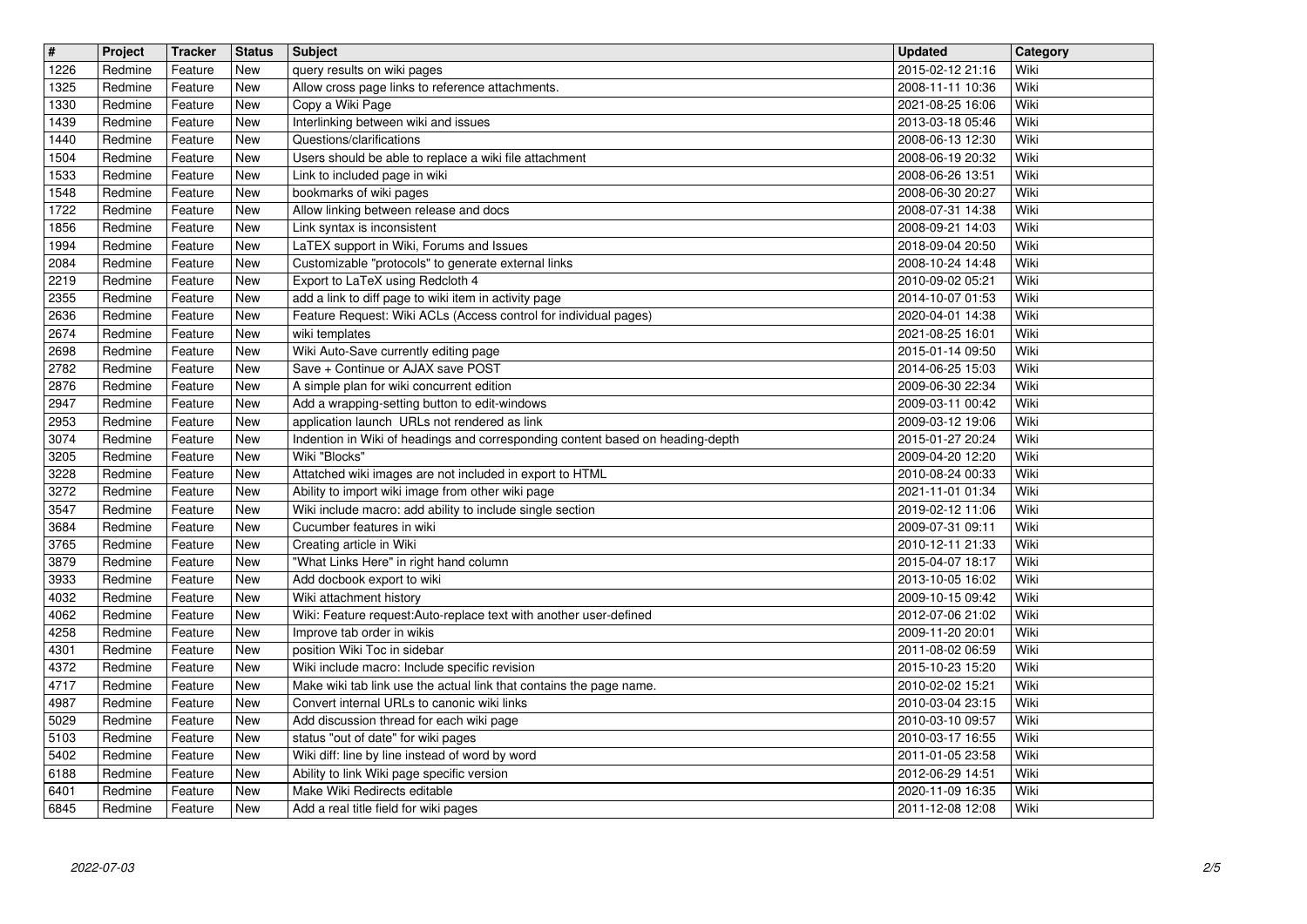| $\overline{\mathbf{H}}$ | Project            | <b>Tracker</b>     | <b>Status</b>            | <b>Subject</b>                                                                                                                                      | <b>Updated</b>                       | Category     |
|-------------------------|--------------------|--------------------|--------------------------|-----------------------------------------------------------------------------------------------------------------------------------------------------|--------------------------------------|--------------|
| 6989<br>7066            | Redmine<br>Redmine | Feature<br>Feature | New<br>New               | Wiki template for version wiki pages<br>Develop wiki save and continue feature                                                                      | 2010-11-26 17:21<br>2011-01-17 20:49 | Wiki<br>Wiki |
| 7200<br>7536            | Redmine<br>Redmine | Feature<br>Feature | <b>New</b><br><b>New</b> | Current Page Inheritance in Sidebar<br>Automatic routing to another project's WIKI (Global WIKI)                                                    | 2010-12-29 20:12<br>2011-02-04 00:18 | Wiki<br>Wiki |
| 7749                    | Redmine            | Feature            | <b>New</b>               | Set the order of sub wiki pages manully on "index by title"                                                                                         | 2011-03-01 18:35                     | Wiki         |
| 7971<br>8463            | Redmine<br>Redmine | Feature<br>Feature | <b>New</b><br><b>New</b> | Syntax to create a link that opens a new windows<br>View Wiki source                                                                                | 2011-03-23 20:40<br>2011-05-30 10:55 | Wiki<br>Wiki |
| 8928                    | Redmine            | Feature            | <b>New</b>               | Use autocomplete in the wiki rename page to change parent page                                                                                      | 2011-07-30 10:51                     | Wiki         |
| 9114<br>9115            | Redmine<br>Redmine | Feature<br>Feature | <b>New</b><br><b>New</b> | List incoming links in wiki-pages<br>special lists of wiki-pages                                                                                    | 2011-12-07 16:44<br>2011-08-24 11:43 | Wiki<br>Wiki |
| 9315                    | Redmine            | Feature            | New                      | Wiki Page as MS OneNote                                                                                                                             | 2011-09-24 16:56                     | Wiki         |
| 9482<br>9601            | Redmine<br>Redmine | Feature<br>Feature | <b>New</b><br><b>New</b> | Wiki - minor change without notification<br>Multi language wiki                                                                                     | 2012-03-08 16:48<br>2020-06-21 18:21 | Wiki<br>Wiki |
| 9733                    | Redmine            | Feature            | New                      | WIKI macro to insert database query result as wiki table                                                                                            | 2011-12-13 10:47                     | Wiki         |
| 10035<br>10406          | Redmine<br>Redmine | Feature<br>Feature | New<br><b>New</b>        | Include sub-projects in the breadcrumb<br>Wiki tree bulk edit                                                                                       | 2012-01-20 14:18<br>2012-03-08 17:35 | Wiki<br>Wiki |
| 10407                   | Redmine            | Feature            | <b>New</b>               | Wiki page has a tree weight                                                                                                                         | 2012-03-08 17:11                     | Wiki         |
| 10568<br>10729          | Redmine<br>Redmine | Feature<br>Feature | <b>New</b><br>New        | Real-Time Collaborative Editor Wiki<br>Embedded wiki pages should have their headings editable from the embedding page                              | 2015-07-14 05:17<br>2012-05-03 11:37 | Wiki<br>Wiki |
| 11344                   | Redmine            | Feature            | <b>New</b>               | Alternate names for Index by title/date                                                                                                             | 2017-01-10 03:42                     | Wiki         |
| 11351<br>11519          | Redmine<br>Redmine | Feature<br>Feature | <b>New</b><br><b>New</b> | Extract code snippets from a project's VCS directly into the wiki<br>Ability to edit wiki comments after entry saved                                | 2012-07-09 13:11<br>2019-05-01 01:01 | Wiki<br>Wiki |
| 11978                   | Redmine            | Feature            | New                      | Wiki pages for groups or wiki pages section with separate ACL                                                                                       | 2012-09-28 03:03                     | Wiki         |
| 12051<br>12875          | Redmine<br>Redmine | Feature<br>Feature | <b>New</b><br><b>New</b> | Wiki variables<br>Wiki links to Overview/Activity/Roadmap/Issues/Documents/Files/News/Forums/etc of a particular project                            | 2012-10-12 23:13<br>2013-01-20 21:34 | Wiki<br>Wiki |
| 13294                   | Redmine            | Feature            | <b>New</b>               | More powerful includes                                                                                                                              | 2013-02-26 13:37                     | Wiki         |
| 13369<br>13615          | Redmine<br>Redmine | Feature<br>Feature | <b>New</b><br><b>New</b> | Hidden wiki text that can be view-ed with adequate rights<br>Back (or HEAD) link in Wiki history page.                                              | 2013-03-10 14:19<br>2013-03-27 21:02 | Wiki<br>Wiki |
| 14115                   | Redmine            | Feature            | New                      | Wiki enhancements: parent page and ajax                                                                                                             | 2014-04-24 14:19                     | Wiki         |
| 15911<br>16252          | Redmine<br>Redmine | Feature<br>Feature | New<br><b>New</b>        | Back to top in Wiki<br>Private wiki                                                                                                                 | 2014-01-20 16:17<br>2018-03-31 08:40 | Wiki<br>Wiki |
| 16323                   | Redmine            | Feature            | <b>New</b>               | Wiki Page Export as md file.                                                                                                                        | 2014-03-12 07:53                     | Wiki         |
| 16324<br>16469          | Redmine<br>Redmine | Feature<br>Feature | <b>New</b><br>New        | Wiki export as docx file.<br>Make Diff possible for all revisions                                                                                   | 2016-05-31 10:53<br>2014-03-31 09:19 | Wiki<br>Wiki |
| 16729                   | Redmine            | Feature            | <b>New</b>               | properties of issue dynamically available in wiki                                                                                                   | 2014-05-01 10:31                     | Wiki         |
| 16996<br>17072          | Redmine<br>Redmine | Feature<br>Feature | <b>New</b><br>New        | Reciprocal links (or, "Related wiki pages")<br>Integration redmine wiki with yUML syntax                                                            | 2020-07-15 17:03<br>2014-06-04 18:44 | Wiki<br>Wiki |
| 17093                   | Redmine            | Feature            | New<br>New               | Roll Based Wiki Permissions                                                                                                                         | 2014-07-03 06:23                     | Wiki<br>Wiki |
| 17238<br>17776          | Redmine<br>Redmine | Feature<br>Feature | <b>New</b>               | Searching parsed wiki content - Cache option for Wiki pages<br>Add an option for the wiki start page to be "index by title"                         | 2014-09-26 11:25<br>2016-10-27 16:40 | Wiki         |
| 17797<br>17894          | Redmine<br>Redmine | Feature<br>Feature | New<br>New               | If no wiki pages have been created, wiki tab should return something more informative than 404<br>Collapse macro parameter to uncollapse by default | 2014-10-03 14:16<br>2014-09-17 11:03 | Wiki<br>Wiki |
| 18042                   | Redmine            | Feature            | New                      | Link to a specific repository in another project                                                                                                    | 2014-10-07 13:17                     | Wiki         |
|                         |                    |                    |                          |                                                                                                                                                     |                                      |              |
|                         |                    |                    |                          |                                                                                                                                                     |                                      |              |
|                         |                    |                    |                          |                                                                                                                                                     |                                      |              |
|                         |                    |                    |                          |                                                                                                                                                     |                                      |              |
|                         |                    |                    |                          |                                                                                                                                                     |                                      |              |
|                         |                    |                    |                          |                                                                                                                                                     |                                      |              |
|                         |                    |                    |                          |                                                                                                                                                     |                                      |              |
|                         |                    |                    |                          |                                                                                                                                                     |                                      |              |
|                         |                    |                    |                          |                                                                                                                                                     |                                      |              |
|                         |                    |                    |                          |                                                                                                                                                     |                                      |              |
|                         |                    |                    |                          |                                                                                                                                                     |                                      |              |
|                         |                    |                    |                          |                                                                                                                                                     |                                      |              |
|                         |                    |                    |                          |                                                                                                                                                     |                                      |              |
|                         |                    |                    |                          |                                                                                                                                                     |                                      |              |
|                         |                    |                    |                          |                                                                                                                                                     |                                      |              |
|                         |                    |                    |                          |                                                                                                                                                     |                                      |              |
|                         |                    |                    |                          |                                                                                                                                                     |                                      |              |
|                         |                    |                    |                          |                                                                                                                                                     |                                      |              |
|                         |                    |                    |                          |                                                                                                                                                     |                                      |              |
|                         |                    |                    |                          |                                                                                                                                                     |                                      |              |
|                         |                    |                    |                          |                                                                                                                                                     |                                      |              |
|                         |                    |                    |                          |                                                                                                                                                     |                                      |              |
|                         |                    |                    |                          |                                                                                                                                                     |                                      |              |
|                         |                    |                    |                          |                                                                                                                                                     |                                      |              |
|                         |                    |                    |                          |                                                                                                                                                     |                                      |              |
|                         |                    |                    |                          |                                                                                                                                                     |                                      |              |
|                         |                    |                    |                          |                                                                                                                                                     |                                      |              |
|                         |                    |                    |                          |                                                                                                                                                     |                                      |              |
|                         |                    |                    |                          |                                                                                                                                                     |                                      |              |
|                         |                    |                    |                          |                                                                                                                                                     |                                      |              |
|                         |                    |                    |                          |                                                                                                                                                     |                                      |              |
|                         |                    |                    |                          |                                                                                                                                                     |                                      |              |
|                         |                    |                    |                          |                                                                                                                                                     |                                      |              |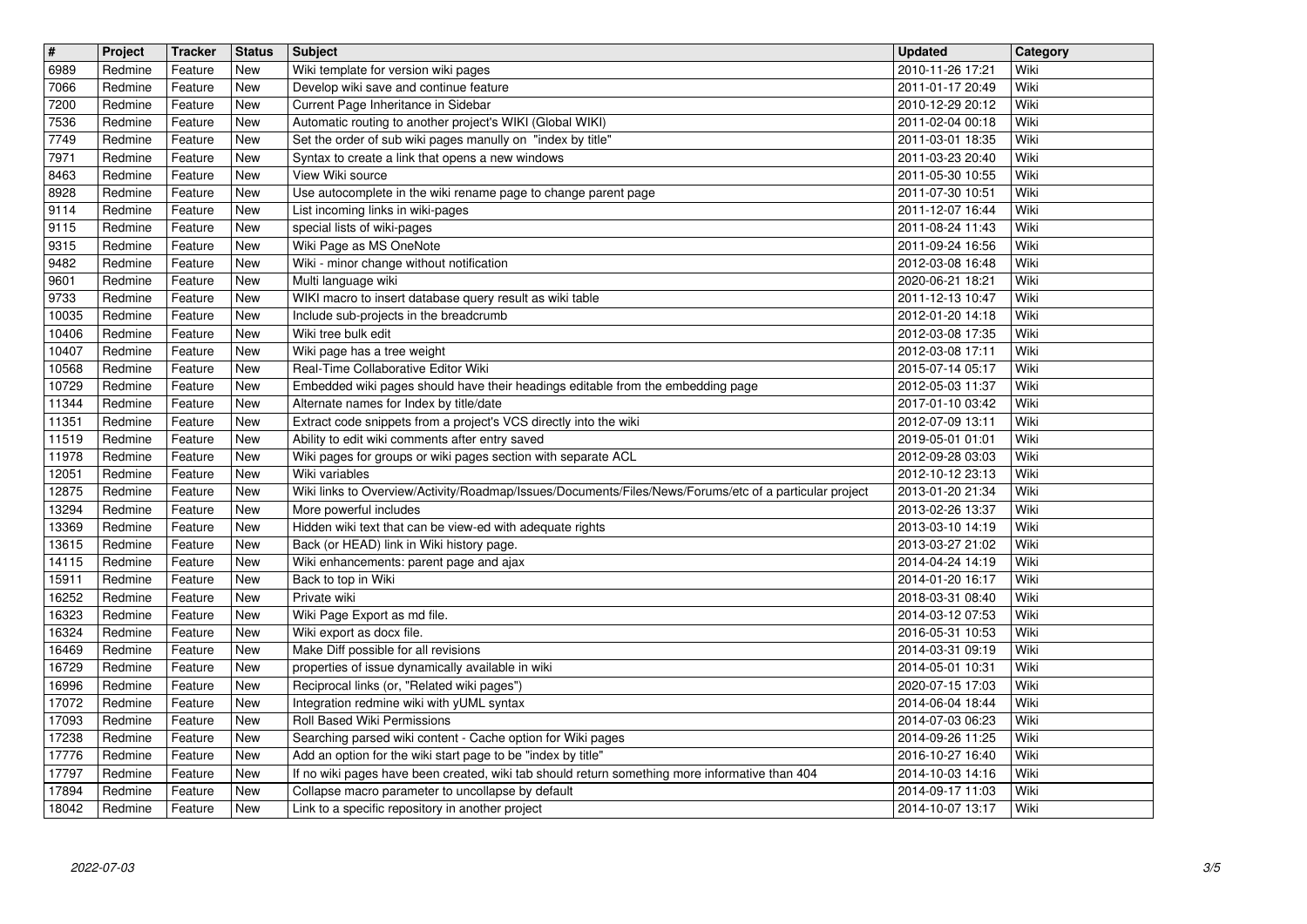| $\overline{\mathbf{H}}$<br>18243 | Project<br>Redmine | <b>Tracker</b><br>Feature | <b>Status</b><br>New     | <b>Subject</b><br>Display list of page attachments in edit mode                                                                                                                              | <b>Updated</b><br>2014-10-30 16:12   | Category<br>Wiki                               |
|----------------------------------|--------------------|---------------------------|--------------------------|----------------------------------------------------------------------------------------------------------------------------------------------------------------------------------------------|--------------------------------------|------------------------------------------------|
| 18257                            | Redmine            | Feature                   | <b>New</b>               | Allow wiki macros to define the markup used for their documentation                                                                                                                          | 2014-11-14 03:49                     | Wiki                                           |
| 18295<br>18656                   | Redmine<br>Redmine | Feature<br>Feature        | <b>New</b><br><b>New</b> | Soft delete of wiki pages<br>Markdown links priority                                                                                                                                         | 2018-11-12 13:41<br>2014-12-16 15:20 | Wiki<br>Wiki                                   |
| 18669                            | Redmine            | Feature                   | New                      | Ability to remove Wiki (page) history                                                                                                                                                        | 2020-04-01 06:49                     | Wiki                                           |
| 19826                            | Redmine            | Feature                   | <b>New</b>               | Add calendar in wiki pages                                                                                                                                                                   | 2015-05-13 15:04                     | Wiki                                           |
| 20126<br>20426                   | Redmine<br>Redmine | Feature<br>Feature        | <b>New</b><br><b>New</b> | Index by date: Show the current a revision number and add a link to show the diff<br>Access to User Account Data from wiki to generate automatic lists in wiki by macro "TaggedUserAccounts' | 2015-06-18 15:22<br>2015-08-27 10:14 | Wiki<br>Wiki                                   |
| 20435                            | Redmine            | Feature                   | <b>New</b>               | Search wiki in specific languages                                                                                                                                                            | 2015-07-30 01:26                     | Wiki                                           |
| 21957<br>21969                   | Redmine<br>Redmine | Feature<br>Feature        | <b>New</b><br><b>New</b> | Option ignore whitespace in Wiki diff<br>Add a wiki action to list (lost/hidden) pages which are not referenced in the parent page                                                           | 2016-02-05 05:05<br>2016-09-10 21:11 | Wiki<br>Wiki                                   |
| 22923                            | Redmine            | Feature                   | <b>New</b>               | Export Wiki to ODT                                                                                                                                                                           | 2018-06-05 17:24                     | Wiki                                           |
| 22958<br>26303                   | Redmine<br>Redmine | Feature<br>Feature        | <b>New</b><br>New        | RFE: Create new 'include_once' macro that pulls in contents from included page once<br>Wiki include macro: add icons for editing and viewing an included wiki page                           | 2016-06-24 17:21<br>2017-06-29 13:54 | Wiki<br>Wiki                                   |
| 26400                            | Redmine            | Feature                   | <b>New</b>               | Side by side diff view in wiki                                                                                                                                                               | 2017-07-10 13:36                     | Wiki                                           |
| 26530<br>26593                   | Redmine<br>Redmine | Feature<br>Feature        | <b>New</b><br><b>New</b> | Links to Wiki pages of unauthorized projects should be smarter<br>Change language by url parameter                                                                                           | 2018-01-17 00:48<br>2017-07-31 17:59 | Wiki<br>Wiki                                   |
| 27233                            | Redmine            | Feature                   | <b>New</b>               | Improve Drop-Down list on Wiki Pages                                                                                                                                                         | 2017-10-23 18:07                     | Wiki                                           |
| 28947<br>29048                   | Redmine<br>Redmine | Feature<br>Feature        | <b>New</b><br><b>New</b> | Show the existing attachments on the wiki editing page<br>Wiki page permission level                                                                                                         | 2018-06-27 07:57<br>2018-06-22 17:19 | Wiki<br>Wiki                                   |
| 29631                            | Redmine<br>Redmine | Feature                   | <b>New</b>               | Add support to include repository file content in Wiki<br>Add links to child pages to wiki page                                                                                              | 2018-09-28 15:00<br>2019-06-27 08:51 | Wiki<br>Wiki                                   |
| 31631<br>36840                   | Redmine            | Feature<br>Feature        | <b>New</b><br>New        | Migrate Wiki needs an update.                                                                                                                                                                | 2022-03-25 21:01                     | Wiki                                           |
| 1700<br>1857                     | Redmine            | Patch                     | New                      | Support for extra macros to help in move from trac                                                                                                                                           | 2011-12-05 10:20                     | Wiki<br>Wiki                                   |
| 3274                             | Redmine<br>Redmine | Patch<br>Patch            | <b>New</b><br><b>New</b> | Make {{toc}} render as properly nested list + skip support<br>Wiki Page Categories                                                                                                           | 2010-11-06 19:46<br>2010-10-25 17:02 | Wiki                                           |
| 3749                             | Redmine            | Patch                     | <b>New</b>               | Wiki. TOC. The standardised anchors and admissible "fragment" part of URI.                                                                                                                   | 2009-08-18 01:10                     | Wiki<br>Wiki                                   |
| 3806<br>6330                     | Redmine<br>Redmine | Patch<br>Patch            | <b>New</b><br><b>New</b> | Template engine<br>Hyperlinks with "%" or "!" at the end                                                                                                                                     | 2018-01-16 17:13<br>2010-10-05 15:04 | Wiki                                           |
| 9096                             | Redmine            | Patch                     | <b>New</b>               | Fix redirection to non-latin wiki pages after logon                                                                                                                                          | 2011-08-24 18:25                     | Wiki                                           |
| 13665<br>15982                   | Redmine<br>Redmine | Patch<br>Patch            | <b>New</b><br>New        | atom available on wiki page footer<br>Inconsitent wiki history functionaility                                                                                                                | 2018-08-27 14:39<br>2014-02-07 10:31 | Wiki<br>Wiki                                   |
| 29649                            | Redmine            | Patch                     | New                      | Rake task to export wiki to HTML/PDF                                                                                                                                                         | 2022-06-02 15:25                     | Wiki                                           |
| 32381<br>7095                    | Redmine<br>Redmine | Patch<br>Defect           | <b>New</b><br><b>New</b> | Wiki preview : manage dynamic content<br>Spam filter false trigger                                                                                                                           | 2019-10-31 18:04<br>2010-12-10 23:08 | Wiki<br>Website (redmine.org)                  |
| 9172                             | Redmine            | Defect                    | <b>New</b>               | New issue page should frown upon test issue submissions                                                                                                                                      | 2011-09-02 09:11                     | Website (redmine.org)                          |
| 9272<br>9633                     | Redmine<br>Redmine | Defect<br>Defect          | New<br>New               | Edit some wiki pages possible.<br>Some typos on the front page.                                                                                                                              | 2011-10-07 02:46<br>2011-12-23 13:17 | Website (redmine.org)<br>Website (redmine.org) |
| 10292                            | Redmine            | Defect                    | New<br><b>New</b>        | replying to messages in forum is always considered spam                                                                                                                                      | 2012-02-22 20:41                     | Website (redmine.org)                          |
| 10303<br>14799                   | Redmine<br>Redmine | Defect<br>Defect          | New                      | Demo and test sites do not support basic authentication with REST API<br>Redmine.org throws many errors on massupload                                                                        | 2012-02-23 12:51<br>2013-08-29 11:52 | Website (redmine.org)<br>Website (redmine.org) |
| 15110<br>19711                   | Redmine<br>Redmine | Defect<br>Defect          | New<br>New               | Wiki annotate is showing wrong versions in which lines were last changed<br>Plugin check not working if name does not equal page                                                             | 2015-07-04 05:04<br>2015-04-29 22:17 | Website (redmine.org)<br>Website (redmine.org) |
|                                  |                    |                           |                          |                                                                                                                                                                                              |                                      |                                                |
|                                  |                    |                           |                          |                                                                                                                                                                                              |                                      |                                                |
|                                  |                    |                           |                          |                                                                                                                                                                                              |                                      |                                                |
|                                  |                    |                           |                          |                                                                                                                                                                                              |                                      |                                                |
|                                  |                    |                           |                          |                                                                                                                                                                                              |                                      |                                                |
|                                  |                    |                           |                          |                                                                                                                                                                                              |                                      |                                                |